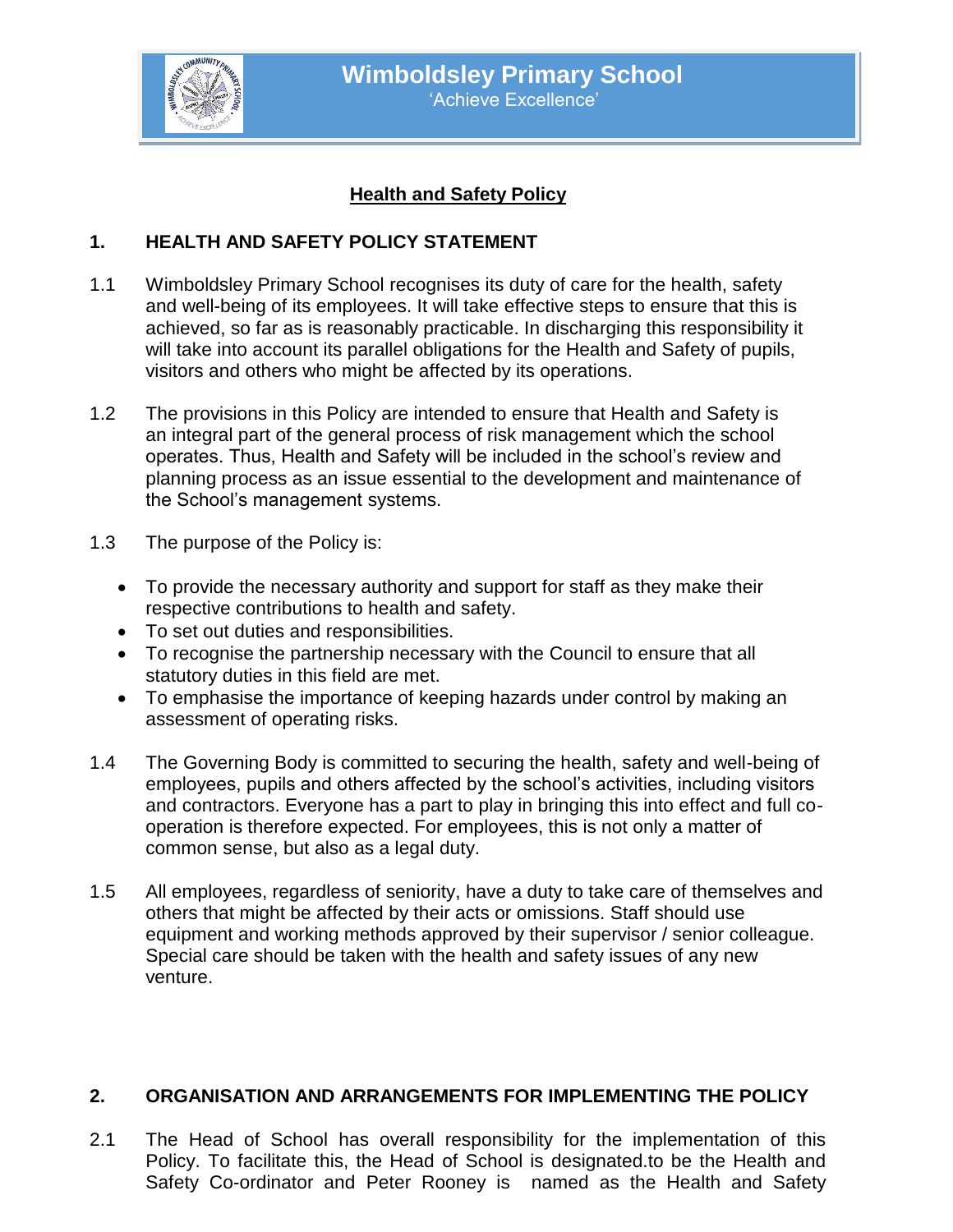Governor. Each line manager will recognise and accept a personal role in ensuring that arrangements for Health and Safety are effective within his or her respective area. Collectively, the Governing Body requires Health and Safety to be taken into account in the proposals which come before it and will seek to encourage a positive climate in which Health and Safety can flourish.

#### **Risk Assessment**

2.2 The underlying process, which secures this Policy, is risk assessment. Assessments of significant risks will be made in conjunction with those affected and recorded in writing. It will be the responsibility of the Head of School, Heads of Departments and line Managers to ensure that relevant risk assessments are maintained and kept up to date. Where no guidance exists on a specific topic, staff will follow the Council risk assessment process.

### **Consultation**

2.3 Employees with concerns should normally raise them with the Head of School or Health and Safety Co-ordinator. However, the Governors welcome the support of trades unions in health and safety matters and staff should feel free to contact the appropriate trade union appointed safety representative. Requests for external help should be raised initially with the Head of School or Health and Safety Coordinator, who will seek advice from the Departmental Health and Safety Adviser, on any concerns of employees, which cannot be resolved locally.

# **Contractors and School Partnerships**

- 2.4 Contractors carrying out work for the School will be vetted for their Health and Safety performance. They will be required to act in accordance with this Policy and the School's specified local arrangements. Contractors will be required to assess the risks to anyone who might be affected as a result of the performance of the contract. In particular, they will be required to make appropriate arrangements with the Head of School to ensure that the School's Governing Body and users are sufficiently and suitably informed and consulted on issues relevant to risk control.
- 2.5 School linked partners and hirers, will exchange health and safety policies and procedures with the School and ensure that the health and safety of all school staff and users will be protected to a level which is reasonably practicable and equivalent in standard to the School. In particular, partners will be required to provide school staff and others who might be directly affected with sufficient guidance and advice on any risks or procedures which will be new or unusual in comparison with school's activities.

# **Inspection and Monitoring**

2.6 The Head of School / Health and Safety Co-ordinator will undertake the necessary arrangements for procedures to be examined and workplaces to be inspected to ensure that precautions remain suitable and sufficient by conducting